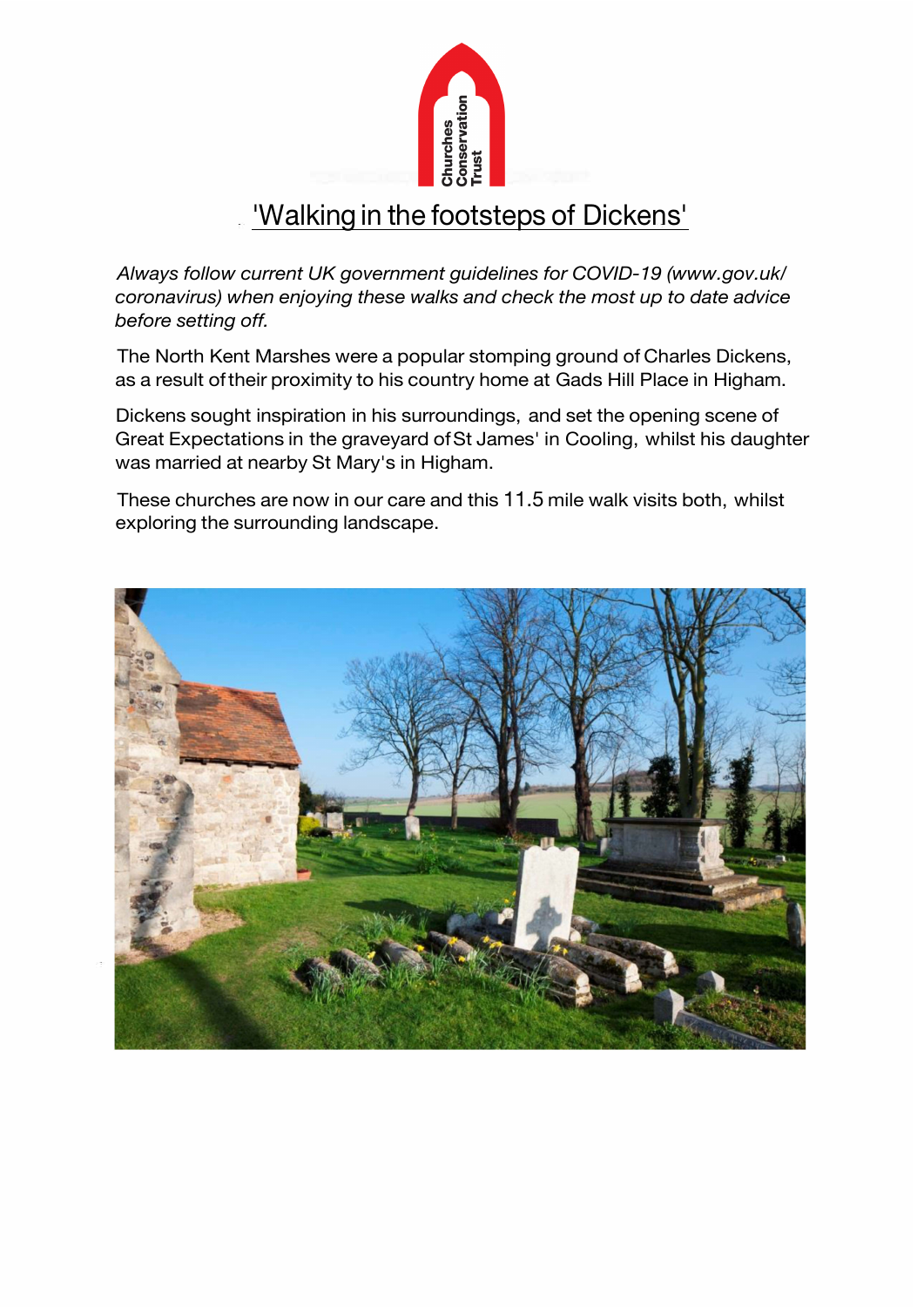# **Route:**

#### *Start*

Starting from Higham station (Higham, Rochester ME3 7QJ), walk up the drive and cross over the railway to the right, walking up past The Railway pub.

At the corner, follow brown tourist church signs to take Church Street straight on northwards.

Continue for roughly a mile, slowly descend in though an unfenced section between fields, eventually arriving at a small hamlet with St Mary's Church through a lychgate on your left.

### *Church 1: St Mary's Church, Higham*

Cared for by the Churches Conservation Trust, the church was originally Norman, and remodelled and enlarged in the 14th-century. Charles Dickens' daughter Kate married the painter Charles Allston Collins - brother of writer Wilkie Collins - at the church in 1860.

Having taken time to explore around the church, come back out through lychgate and take the lane left towards a gate and stile at the end of the churchyard. Cross through into the fields, following the arrows to take the path diagonally across to a level crossing, to cross the railway, taking care to obey instructions while crossing.

At a gateway, fork left following the arrow marked NS138, and continuing across the field, passing beneath two sets of power lines and taking the stile at the far end of the field.

After the stile, fork left again, following the path alongside a lake, before emerging eventually and mounting a dyke, turning slightly left and continuing towards the Thames.

When you reach a T-juntion of paths near the river, turn right and joining the Saxon Shore Way along the raised dyke along the riverside, through a metal foot gate and past signs warning of erosion until you reach some decaying wooden jetties and Cliffe Fort, a decaying military fort built in the 1860s as part of naval defences in the area, used in both World War I and as an anti-aircraft battery in World War II.

Skirt around the Fort and continue to follow the path through gravel extraction workings site along Cliffe Creek, eventually reaching a track and turning left then right, keeping with the Saxon Shore Way all the way to another junction, where signs indicate you should once more turn left and continue to follow the Saxon Shore Way.

From here, the Saxon Shore Way will take you all the way to Cooling, through the village of Cliffe. Here, you might consider breaking your walk at St Helen's Church.

### *Break at Church 2- St Helen's Church*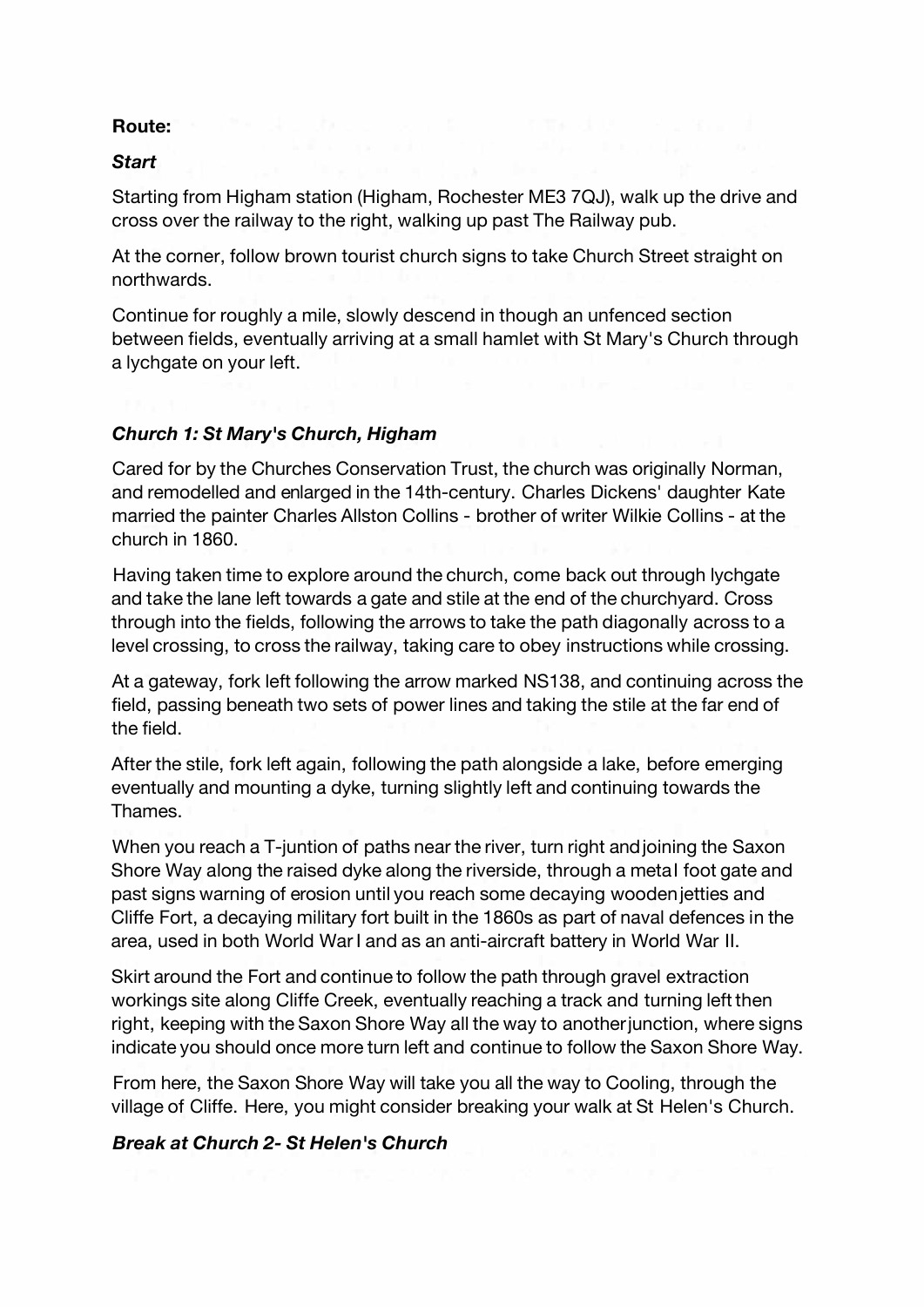Once finished with your break take Swingate Avenue left and follow it all the way to the end, before continuing along the path to the side of Rookery Lodge and across the fields.

When you reach Common Lane, turn right, and join it briefly, before reaching a corner and following Saxon Shore Way signs to turn left. Sticking with this path, you should soon arrive on Cooling Road, and follow it into the village, passing the impressive gatehouse Cooling Castle.

Continuing along the lane, you will come to St James' Church, built in the 13th century and in the care of the Churches Conservation Trust since 1978.

# *Church 3 - St James' Church, Cooling.*

The church is famous as the inspiration for Charles Dickens' Great Expectations, which saw the orphan Pip meet Magwitch the convict in the graveyard.

Take time to explore the outside of the church and once done, turn right, following footpath signs at a triangular patch of grass and take a track up the hill until crossing a bridge over the railway.

After this, follow the track as it bears left then take the steps on your right, following the path in a straight line to the left of a hedge until you meet Wymborne's Way permissive bridleway.

Take this right and continue down the hill, turning right when you meet a lane by New Barns Farm, and following the lane until it meets "Cooling Street" (Splendiff)". Follow Cooling Street left and when you enter the hamlet of Splendiff follow the rough lane straight on between two rows of houses.

At the end you will find a pair of green and yellow footpath signs. Take the path right (marked RS 56) and follow this to the hamlet of Cooling Street.

Turn left again on a tarmac lane, and then at a wooden fingerpost take the path dia�onally across the field through two �ates, eventually rejoining the lane, and turning right. Follow this lane ("Cooling Common"), continuing when it becomes "Merryboys Road".

You will eventually emerge onto the B2000. At this point, on the opposite side of the road to the left you should see a "Public Footpath" sign.

Stick with this path until eventually you come to Buckland Road, turning left and continuing along the road until you reach a T junction, following signs right to Higham and Gravesend, taking Gore Green Road.

You are now on the home stretch, keeping with Gore Green Road all the way back into Higham, following signs marked "Higham<sup>"</sup> and a cycle route to Gravesend when you meet Lower Rochester Road.

Bear left back towards the station to complete your route.

#### *End of route*